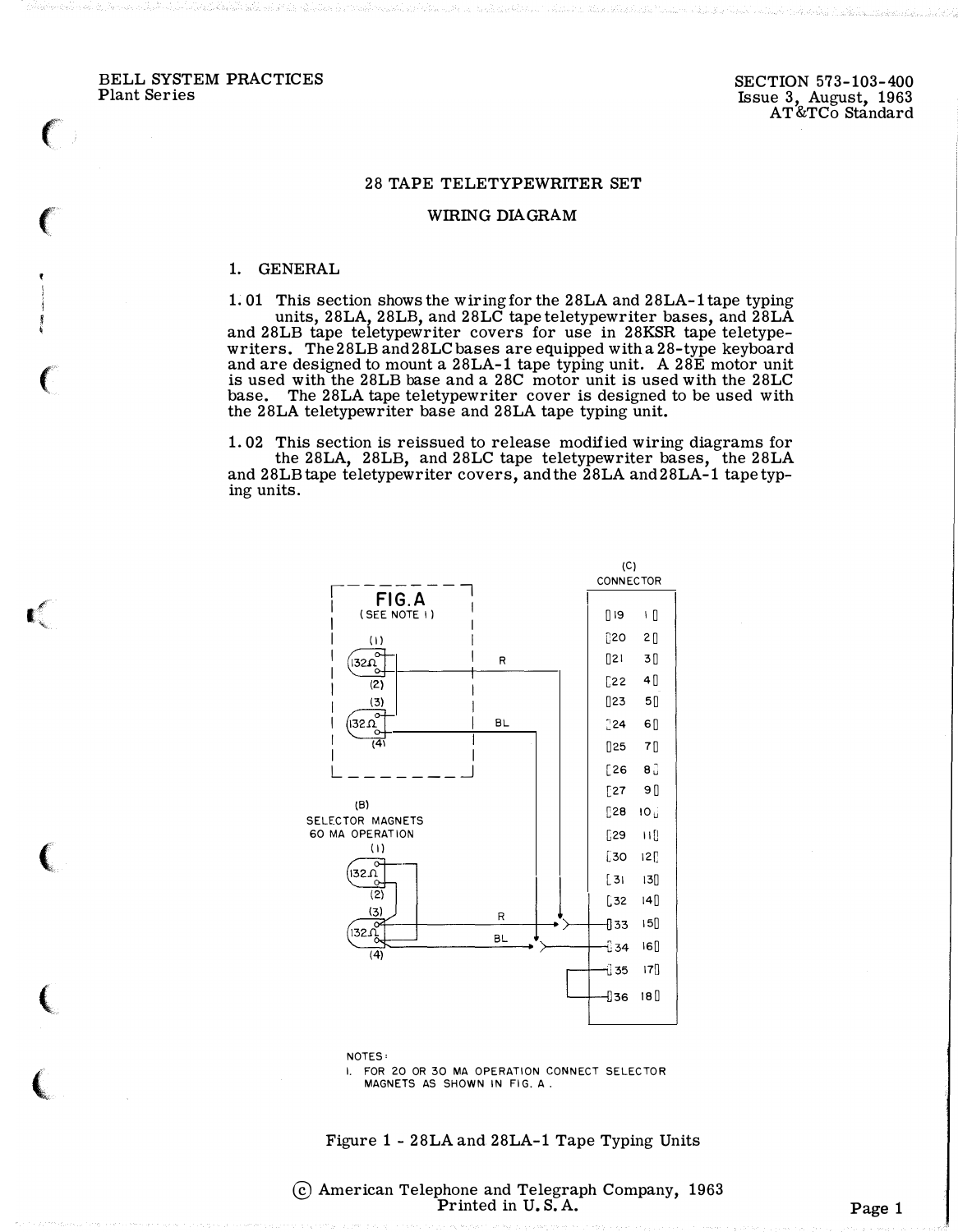



/)

 $-$  . The same contract of  $\mathcal{L}$ 

**John Street, Contract of the Contract of the Contract of the Contract of the Contract of the Contract of the Contract of the Contract of the Contract of the Contract of the Contract of the Contract of the Contract of the** 

Figure 2 - 28LA Tape Teletypewriter Base and 28LA Tape Teletypewriter Cover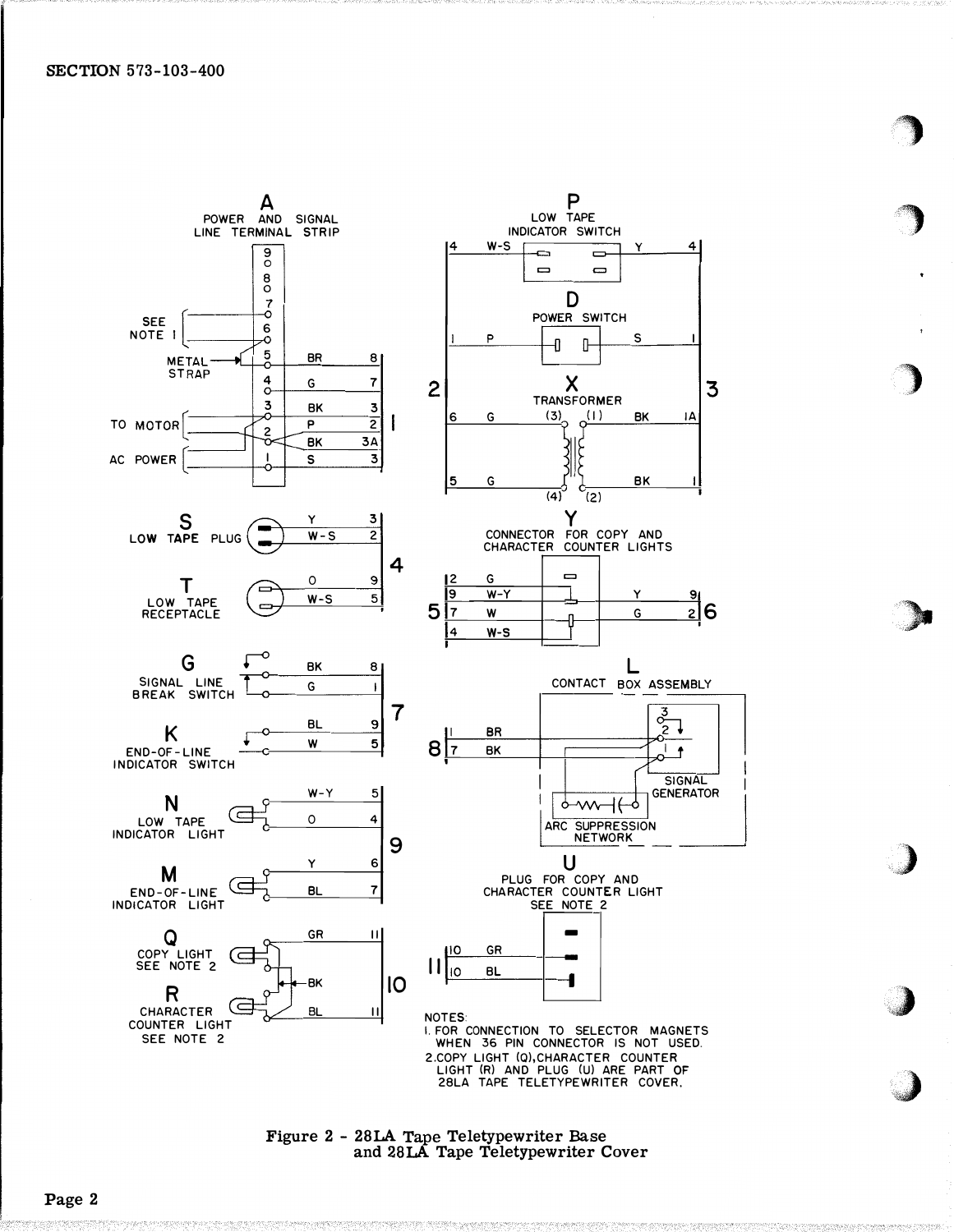

 $\blacksquare$ 

Figure 3 - 28LB Tape Teletypewriter Base and<br>28LB Tape Teletypewriter Cover